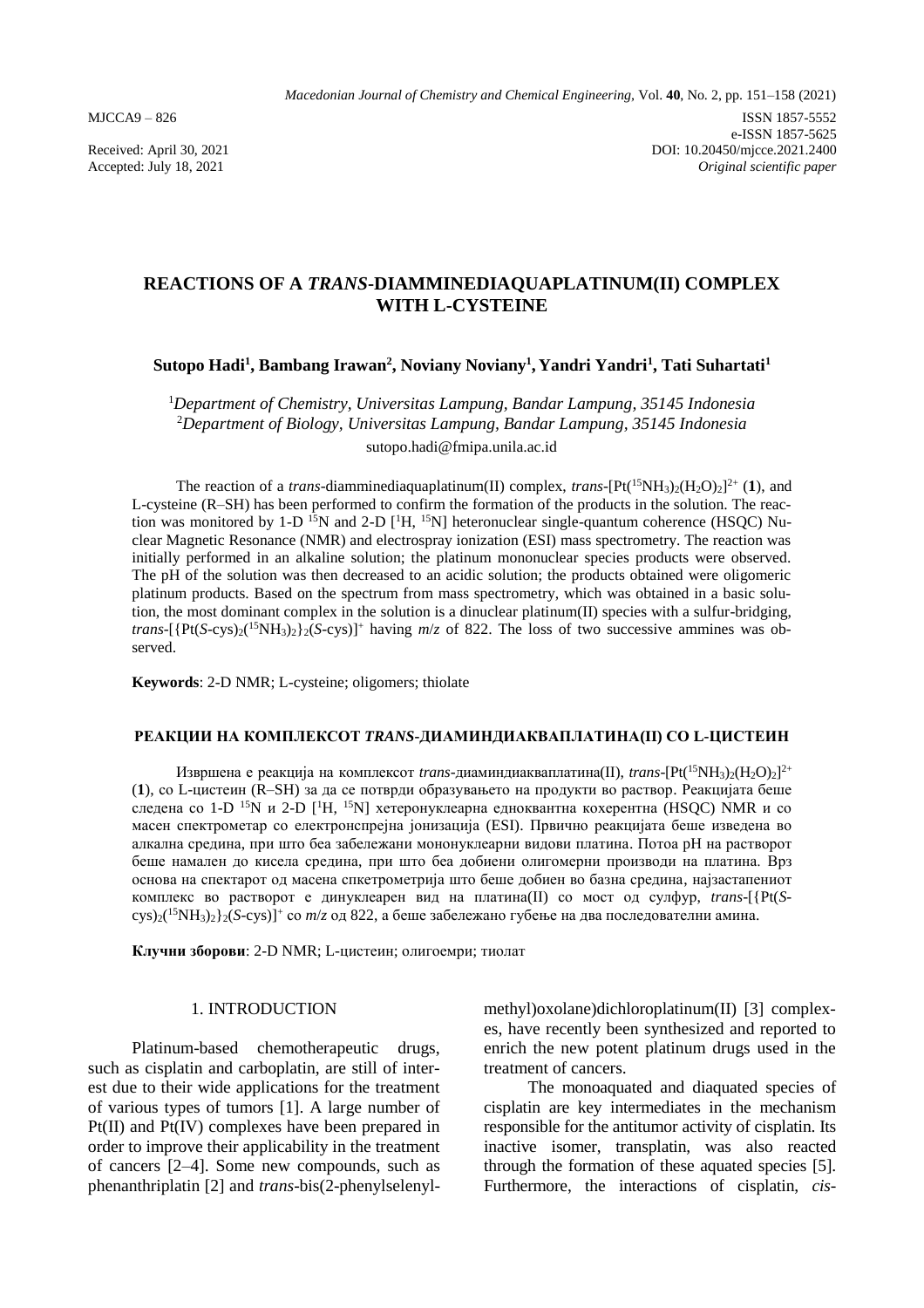$[Pt({}^{15}NH_3)_2Cl_2]$ , and its hydrolytes, with thiol ligands, i.e. ligands having sulfur donor, have been extensively studied [6–9]. Conversely, the reactions of the trans analog have been less reported since transplatin, *trans*-diamminedichloroplatinum(II), *trans*- $[Pt(^{15}NH_3)_2Cl_2]$  complexes are known to not show antitumor activity [10–12]. There is interest in the reactions of platinum(II) complexes with ligands having a sulfur donor because it is believed that before reaching the DNA, the platinum(II) complexes will bind to the cell constituents that contain ligands having sulfur as the donor [8, 13, 14].

The reactions of platinum(II) complexes with glutathione and acetylcysteine, two examples of ligands containing sulfur, have previously been studied, and the results indicated that the pH of the reactions influenced the products obtained in the reactions [12, 15, 16]. In these kinds of reactions, if the pH condition was less than 7, the thiol group bridging the two platinum centers was the main coordination mode observed, whereas when the reaction was performed at a pH greater than 7, the main product observed was a mononuclear platinum complex. This condition is caused by the fact that at  $pH < 7$ , the proton is still attached to the thiol group so that the ligand will be able to coordinate easily. When a thiol is already coordinated to the metal, it can still act as a nucleophile; thus, the reaction performed at a lower pH will make the second metal likely to bind with this coordinated thiol, and therefore, a bridge species can be formed. Upon increasing the pH of the reaction to  $\sim$ 10, most of the thiols are deprotonated; thus, the preferred product will be a non-bridging platinum complex [9, 17].

A similar observation was also found in the reaction of *cis*-[Pt(<sup>15</sup>NH<sub>3</sub>)<sub>2</sub>(H<sub>2</sub>O)<sub>2</sub>]<sup>2+</sup>, the second hydrolyte of cisplatin, with thiols at low pH at a concentration of  $\sim 0.1$  M; the products observed were involved in the formation of a complex having sulfur bridges, as a thiolate is known to form more bridge species at a lower pH than at a higher pH [1]. This phenomenon will also be useful for the characterization of the interesting products observed in this work. In this work, the reaction of *trans*-  $[Pt<sup>(15</sup>NH<sub>3</sub>)<sub>2</sub>(H<sub>2</sub>O)<sub>2</sub>]<sup>2+</sup>$  and an amino acid containing a sulfur donor, L-cysteine (R–SH), is reported.

### 2. EXPERIMENTAL

#### 2.1*. Materials*

The preparation of *trans*- $[Pt(^{15}NH_3)_2(NO_3)_2]$ was based on the procedure available in the literature [13]. L-cysteine (R–SH) was obtained from Sigma– Aldrich Chemical Company, and  $(^{15}NH_4)_2SO_4$  (99% 15N, Cambridge Isotopes) was obtained from Novachem, Melbourne, Australia. They were used as received without further purification.

## 2.2*. Preparation of trans-[Pt(<sup>15</sup>NH3)2(H2O)2] 2+* **(1)**

The conversion of *trans*- $[Pt(^{15}NH_3)_2(NO_3)_2]$ to *trans*-[Pt(<sup>15</sup>NH<sub>3</sub>)<sub>2</sub>(H<sub>2</sub>O)<sub>2</sub>]<sup>2+</sup> (1) in an aqueous solution was performed using the following procedure:  $17.75 \text{ mg}$  of *trans*- $[Pt(^{15}NH_3)_2(NO_3)_2]$  was placed in a small bottle. Then, it was dissolved with 10 ml of water, and the solution was warmed at 37 °C for ~30 min. The pH of this solution was adjusted to an acidic condition by the addition of 0.1 M nitric acid. Gravity filtration was performed to remove any remaining solids. The filtrate containing a solution of *trans*- $[Pt({}^{15}NH_3)_2(H_2O)_2](NO_3)_2$  (1) with a concentration of 5 mM was then checked with 1- D <sup>15</sup>N NMR. A solution of **1** with a concentration of 1 mM was prepared by diluting the 5 mM stock solution of **1**.

## 2.3. *Reaction of trans-[Pt(<sup>15</sup>NH3)2(H2O)2] 2+* **(1)** *with L-cysteine*

The reaction of **1** with the amino acid, Lcysteine (R–SH), was followed and monitored routinely with 2-D  $[$ <sup>1</sup>H, <sup>15</sup>N] HSQC NMR. The following procedure was performed: 0.122 mg (1 mmol) of R–SH was placed in a small bottle, and then 0.5 ml of a 1 mM solution of **1** (0.5 mmol) was added. The adjustment of pH was done by the addition of nitric acid and sodium hydroxide to reach a pH of ~2.0. To minimize the oxidation of R–SH, the process was performed under argon gas. The measurement was then taken using a similar procedure that was previously published [12, 19].

#### 2.4*. NMR measurements*

One-dimensional  $40.54 \text{ MHz}$  <sup>15</sup>N NMR spectra were recorded with a Bruker Avance 400 MHz spectrometer with a 5 mm broadband multinuclear probe. The sensitivity of the <sup>15</sup>N NMR measurement was increased by the use of the Distortionless Enhancement by Polarization Transfer (DEPT) pulse sequence [10]. To obtain a good spectrum, the number of scans used was between 250 and 500. The recycle time used was 3.54 s, and the pulse width was  $12.55 \,\mu s$ ; hence, a tilt angle of 45° was applied. The number of data points used was 32 K. Chemical shifts are reported relative to  $2.5 M$  (<sup>15</sup>NH<sub>4</sub>)<sub>2</sub>SO<sub>4</sub> in 1 M H<sub>2</sub>SO<sub>4</sub>  $(\delta_N = 0.00)$  in a coaxial capillary. The 2-D [<sup>1</sup>H,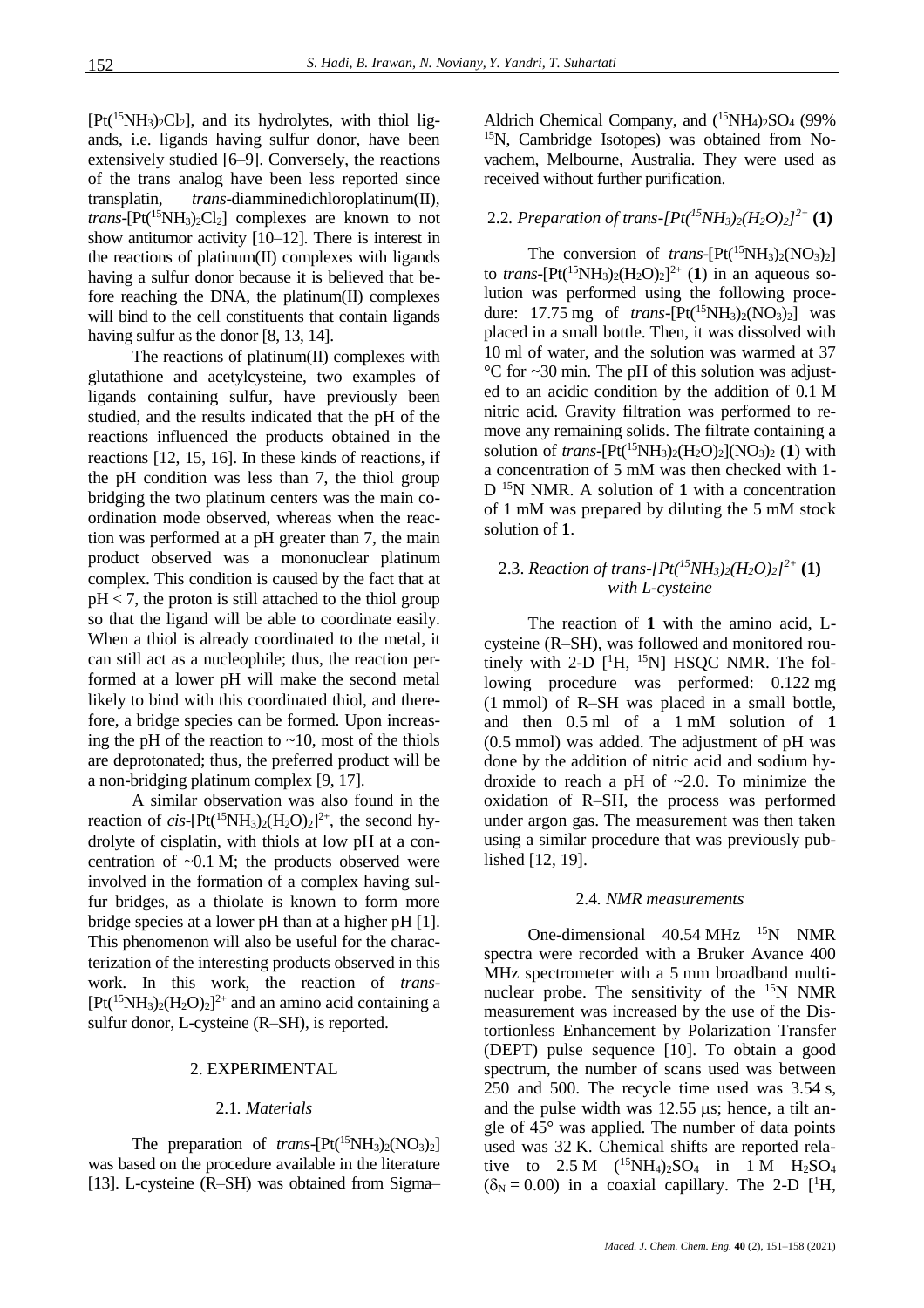<sup>15</sup>N] HSQC NMR spectra were obtained on a Bruker Avance 400 MHz spectrometer (<sup>1</sup>H, 400.1 MHz;  $^{15}N$ , 40.54 MHz) using the sequence available in the literature [20, 21].

### 2.5*. Electrospray ionization mass spectrometry (ESI-MS)*

The method used to prepare the sample for ESI-MS was as follows: 0.61 mg (5 mmol) of R– SH was taken and added to a small bottle containing 0.5 ml 5 mM (2.5 mmol) of solution **1**. The pH was adjusted with  $0.1$  M nitric acid to  $\sim 2.0$  under argon gas. To minimize the oxidation of R–SH, the bottle was then sealed with parafilm. The mole ratio of R–SH and complex **1** was 2:1. After the reaction mixture was left for 45 min to 1 h, the ESI-MS spectrum of this reaction was taken.

## 3. RESULTS AND DISCUSSION

Two-dimensional  $[$ <sup>1</sup>H, <sup>15</sup>N] NMR has been used to follow and monitor the product observed in the reaction of **1** with R–SH. The initial reaction was started with a 1 mM concentration of **1**, and the mole ratio used between **1** and R–SH was 1:2. Based on the spectra recorded, the products observed in the reaction of **1** with R–SH were similar to those of *trans*-[Pt(<sup>15</sup>NH<sub>3</sub>)<sub>2</sub>(H<sub>2</sub>O)<sub>2</sub>]<sup>2+</sup> with glutathione  $[12]$  and H<sub>3</sub>accys  $[19]$ . Figure 1 summarizes the reactions that occurred in both acidic and basic conditions, and they were based on the spectra recorded, as shown in Figures 2–4.



**Fig. 1.** The schematic reaction of complex **1** with L-cysteine (R–SH) in basic and acidic solutions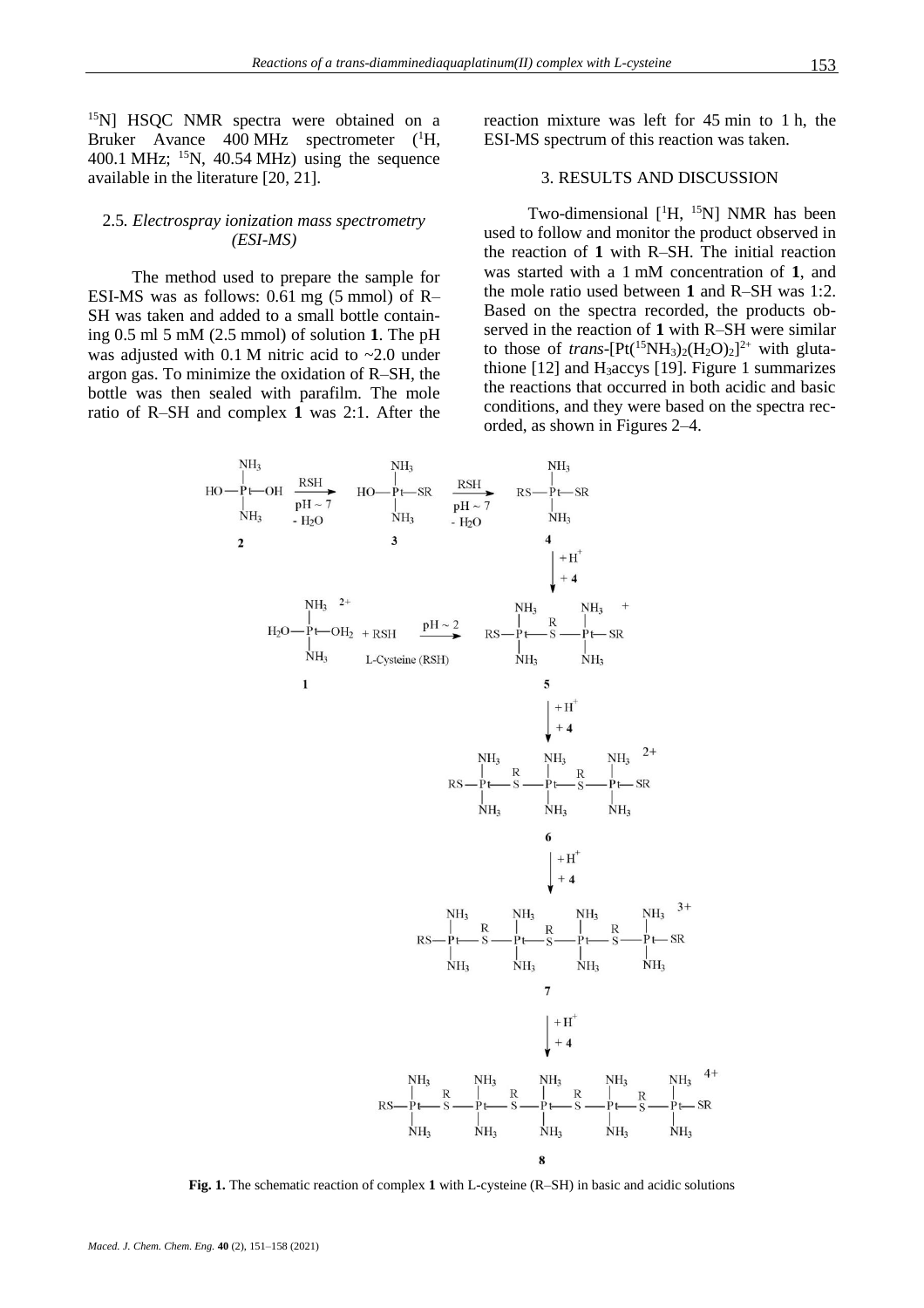Figure 2 shows the spectrum obtained for the initial reaction that was performed at a basic condition ( $pH > 7$ ). There are some peaks observed in this spectrum. The first peak was at  $\delta_N/\delta_H$ −62.61/3.69 ppm, and it was due to the presence of *trans*- $[Pt(OH)_2({}^{15}NH_3)_2]$  (2). There were two new peaks present, namely at  $\delta_N/\delta_H$  –59.28/3.79 ppm labeled as **A** and at  $\delta_N/\delta_H$  –63.46/3.49 ppm labeled as **B**, where peak **B** was slightly more intense. These peaks did not change after the solution containing compounds, labeled **A** and **B** were left for some time in the reaction mixture. As mentioned above, the formation of bridge species is not preferable at higher pH [6, 9, 15, 22]; thus, the complex labeled **A** was assigned as *trans*-  $[Pt(OH)(SR)(<sup>15</sup>NH<sub>3</sub>)<sub>2</sub>]$  (3) and that labeled **B** as *trans*-[ $Pt(SR)_2(^{15}NH_3)_2$ ] (4). This analysis is based on the NMR spectra obtained in Figures 2 and 3. The NMR spectrum in Figure 2 represents the reaction that was performed at a higher pH; hence,

complex **3** was the main complex present in the reaction mixture. The NMR spectrum in Figure 3 was run at a lower pH than the first reaction (Fig. 2); therefore, complex **3** would be less expected in the reaction.

The <sup>15</sup>N chemical shifts for **3** and **4** are at the same region, whereas in the proton NMR, their chemical shifts are very different. The product formation observed in these two reactions is almost the same in terms of molecular structure with those reported by other works [12, 19, 23]. Upon decreasing the pH of the reaction to  $\sim$ 2, the two peaks **A** and **B** were diminished, and four new peaks appeared and were observed by 2-D NMR in the mixture reactions. The strongest peaks were labeled as **C**, **D**, **E**, and **F**. These peaks were also observed when the reactions of **1** and R–SH were performed in an acidic condition, as in the following discussion.



**Fig. 2**. 2D NMR spectrum from the reaction of 1 mM (**1**) and R–SH in a 1:2 mol ratio measured at a basic condition and recorded 1 h after the reaction.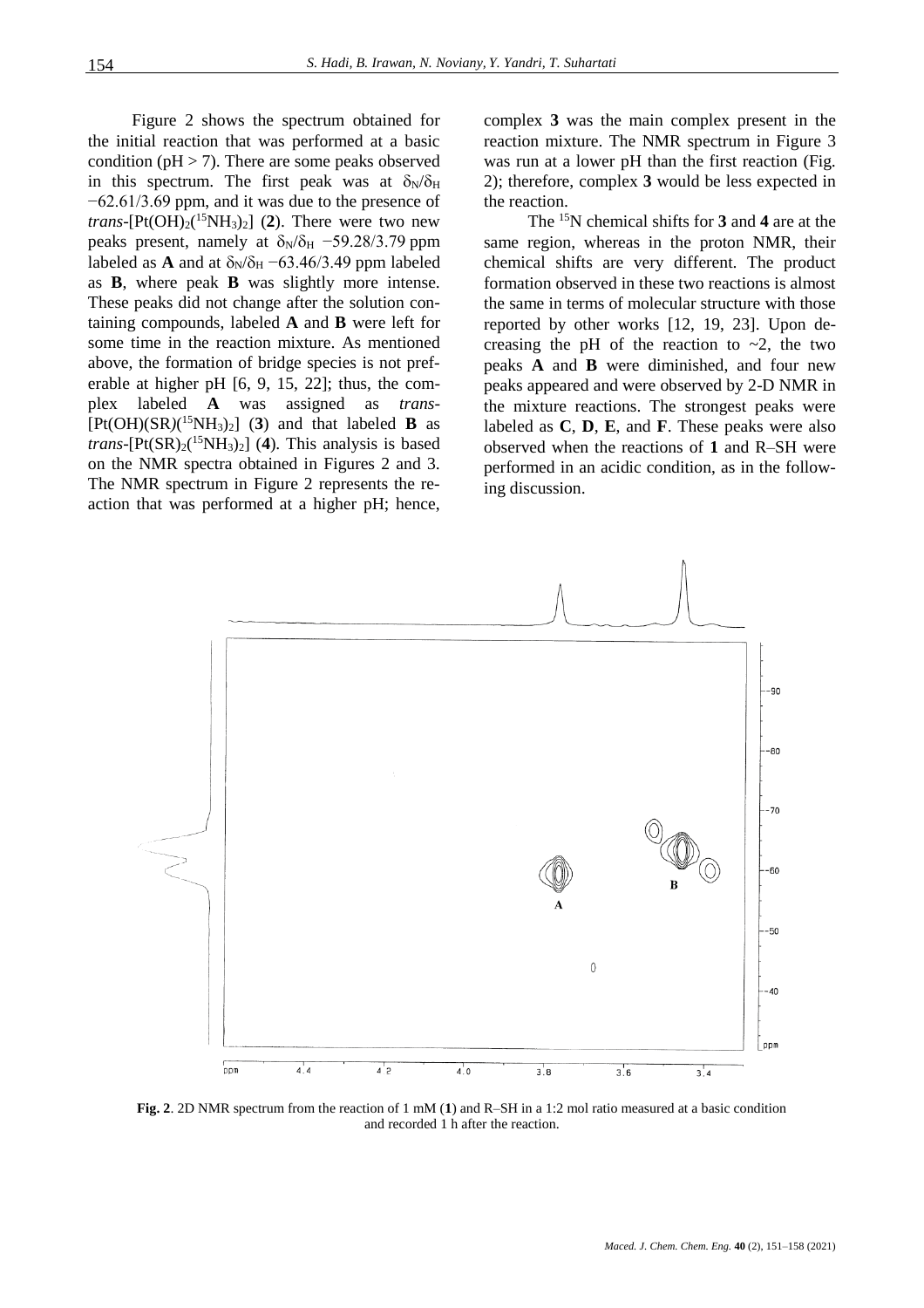

**Fig. 3**. 2D NMR spectrum from the reaction of 1 mM (**1**) and R–SH in a 1:2 mol ratio at an acidic condition obtained 30 h after the reaction has started.

The reaction of complex **1** and L-cysteine was then performed at an acidic solution with a pH of ~2. One hour after the reaction commenced, there were four new major peaks observed in the 2-D NMR spectrum (Fig. 4) beside the peak of **1** with a chemical shift of  $\delta_N/\delta_H$  –62.41/4.10 ppm. These four new peaks were labeled as **C**, **D**, **E**, and **F** with chemical shifts of  $\delta_N/\delta_H$  –55.57/4.19 ppm,  $\delta_N/\delta_H$  $-55.95/4.15$  ppm,  $\delta_N/\delta_H$  –60.25/3.80 ppm, and  $\delta_N/\delta_H$ −59.56/3.76 ppm, respectively. Surprisingly, these peaks still remained in the solution even after 30 h of reaction. These observations were similar to the reaction that was performed initially at a basic condition and then was acidified. When the pH of this reaction was increased to  $\sim$ 7, these four peaks diminished from the spectrum, and two new peaks appeared in the spectrum. These two peaks were exactly the same as the peaks labeled **A** and **B**, which have been observed from the mixture at higher pH, as shown in Figure 2b. Thus, the peaks observed from reaction **1** in an acidic condition are assigned as platinum complexes bridge to sulfur. Furthermore, in this reaction, it would be possible for the platinum complexes to have dinuclear species and up to pentanuclear species.

The formation of platinum complex **5**, which is dinuclear, in the spectrum will only have a single

*Maced. J. Chem. Chem. Eng.* **40** (2), 151–158 (2021)

peak with a chemical shift of  $\delta_N/\delta_H$  –60.3/3.74 ppm, representing the signal for the diammineplatinum, (Pt(NH3)2), terminal. For complex **6,** which is trinuclear, the platinum complex will show two peaks in the spectrum, namely, one from the diammineplatinum terminal and the other from the internal diammineplatinum with a chemical shift of  $\delta_N/\delta_H$ −55.3/4.2 ppm, in which the intensity ratio for these two peaks is 2:1. When platinum tetranuclear **7** is formed in the reaction mixture, two signals were also observed, but in this complex, the peak intensity ratio between the terminal and internal diammineplatinum would be 1:1. The last possibility is the formation of platinum pentanuclear complex **8**, which will give rise to three peaks, namely, one from the terminal and two different peaks from the internal diammineplatinum with an intensity ratio of 2:2:1. The spectrum in Figure 3 indicated that in the region for the terminal diammineplatinum, the labeled peaks **E** and **F** were poor, so they were not resolved clearly, whereas the signal for the internal peaks (labeled **C** and **D**) were observed to be more intense, so they were clearly resolved. The present four labeled peaks **C**, **D**, **E,** and **F** in this spectrum were indications that the oligomer complexes up to a pentanuclear platinum complex had been formed in the mixture reaction.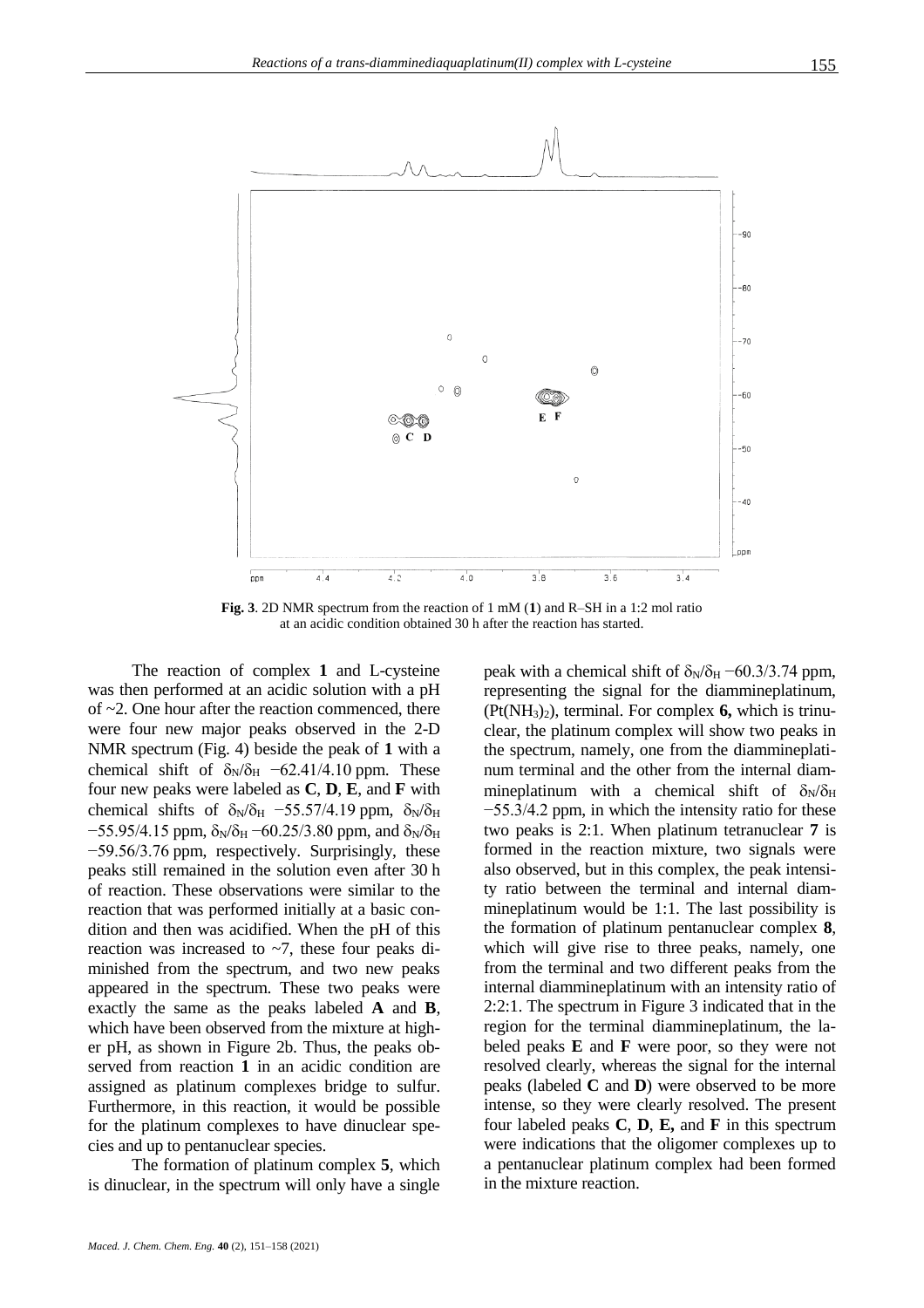

**Fig. 4.** 2D NMR spectrum from the reaction of 1 mM (**1**) and R–SH in a 1:2 mol ratio at an acidic condition obtained 30 h after the reaction has started

Based on the ESI-MS spectrum recorded at pH ~2 (Fig. 5), complex **5** showed the strongest peak with *m*/*z* of 822. Based on the separation of the isotope lines, this complex has a charge of  $+1$ . The spectrum also gave information about the isotope pattern of the compounds in the mixture reaction, and as expected, the spectrum obtained is an indication to the presence for two platinum atoms pattern. The observed product of the reactions has structures similar to the products obtained in the reaction of **1** with N-acetyl-L-cysteine [19] and glutathione [12]. There were two other peaks observed with *m*/*z* of 786 and 750, which indicates a difference of 36 amu between the major peak and



**Fig. 5**. ESI-MS spectrum from the reaction of  $1 (5 \times 10^{-3} \text{ M})$  and R-SH in a 1:2 mol ratio obtained 60 min after the reaction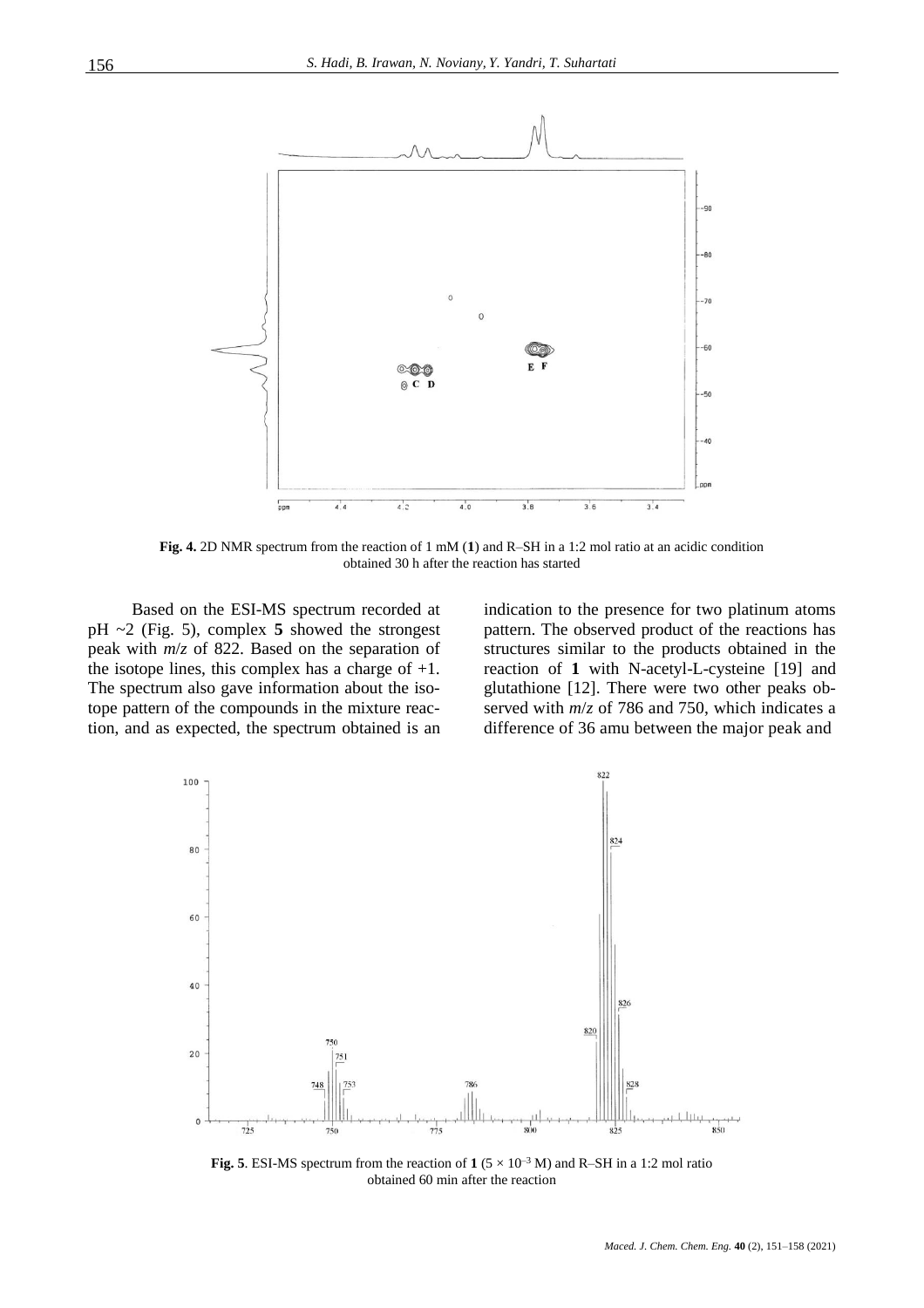the others. The presence of the last two peaks was due to successive losses of two ammine ligands (the atomic mass unit of  $15NH_3$  was 18). Upon increasing the pH of the reaction to  $\sim$ 7, no peak was observed. This is likely because at higher pH, the platinum complexes formed were neutral or have a negative charge.

### 4. CONCLUSION

The products observed from the reaction in this work generally have a molecular structure similar to the result of other studies in the reaction of *cis-* and *trans-*diamminediaquaplatinum(II) complexes with thiols, where in acidic conditions, the complexes observed involved platinum-sulfurbridged complexes, whereas in basic conditions, a mononuclear platinum complex was formed.

*Acknowledgments.* The authors thank the Universitas Lampung for the financial support given to carry out this work. We also thank Ms. L. Lambert for helping us conduct the NMR work and Mr. G. McFarlane for his help in obtaining the ESI-MS spectrum. A special thanks and dedication is given to the late Prof. Trevor G. Appleton, University of Queensland, who was deceased on June 12, 2013, for giving SH previous experiences on <sup>15</sup>N both 1D and 2D NMR. We would also like to thank Enago [\(www.enago.com\)](chrome-extension://flock.co/client_base/apps/conversation/www.enago.com) for the English language proofreading and review.

#### REFERENCES

- [1] E. Shail, Platinum anticancer drugs and photochemotherapeutic agents: recent advances and future developments, *Sci. Prog.* **97**, 20–40 (2014). DO[I:https://doi.org/10.3184/003685014X13904811808460](https://doi.org/10.3184/003685014X13904811808460)
- [2] N. Radenković, M. D. Kostić, N. Z. Đorđević, Z. C. Dolicanin, T. V. Soldatović, M. N. Živanović, V. M. Divac, Synthesis of new Pt(II) complex bearing organoselenium ligands and evaluation of cytotoxic activity of some structurally related Pd(II) complexes, *Maced. J. Chem. Chem. Eng.* **39**, 59–64 (2020). DOI[: https://doi.org/10.20450/mjcce.2020.1905](https://doi.org/10.20450/mjcce.2020.1905)
- [3] G. Y. Park, J. J. Wilson, Y. Song, S. J. Lippard, Phenanthriplatin, a monofunctional DNA-binding platinum anticancer drug candidate with unusual potency and cellular activity profile, *Proc. Natl. Acad. Sci. U.S.A.* **109**, 11987–11992 (2012). DOI[: https://doi.org/10.1073/pnas.1207670109](https://doi.org/10.1073/pnas.1207670109)
- [4] M. D. Veclani, A. Melchior, M. Tolazzi, J. P. Ceron-Carrasco, Using theory to reinterpret the kinetics of monofunctional platinum anticancer drugs: stacking, *J. Am. Chem. Soc.* **140**, 14024–14027 (2018). DOI[: https://doi.org/10.1021/jacs.8b07875](https://doi.org/10.1021/jacs.8b07875)
- [5] D. Corinti, C. Coletti, N. Re, S. Piccirillo, M. Giampà, M. E. Crestoni, S. Fornarini, Hydrolysis of cis- and transplatin: structure and reactivity of the aqua complexes in a solvent free environment, *RSC Adv.* **7**, 15877– 15884 (2017). DOI[: https://doi.org/10.1039/C7RA01182B](https://doi.org/10.1039/C7RA01182B)
- [6] T. G. Appleton, J. W. Connor, J. R. Hall, P. D. Prenzler, NMR study of the reactions of the cis-diamminediaquaplatinum(II) cation with glutathione and amino acids containing a thiol group, *Inorg. Chem.* **28**, 2030– 2037 (1989). DOI: https://doi.org/ 10.1021/ic00310a007
- [7] P. C. Dedon, R. F. Borch, Characterization of the reactions of platinum antitumor agents with biologic and nonbiologic sulfur-containing nucleophiles, *Biochem. Pharmacol.* **36**,1955–1964 (1987). DOI: https://doi.org/ 10.1016/0006-2952(87)90494-1
- [8] M. El-Khateeb, T. G. Appleton, L. R. Gahan, B. G. Charles, S. J. Berners-Price, A.M. Bolton, Reactions of cisplatin hydrolytes with methionine, cysteine, and plasma ultrafiltrate studied by a combination of HPLC and NMR techniques, *J. Inorg. Biochem.* **77**, 13–21 (1999). DOI[: https://doi.org/10.1016/s0162-0134\(99\)00146-4](https://doi.org/10.1016/s0162-0134(99)00146-4)
- [9] S. Hadi, T. G. Appleton, Reactions of cisplatin hydrolytes,  $cis$ -[Pt(<sup>15</sup>NH<sub>3</sub>)<sub>2</sub>(H<sub>2</sub>O)<sub>2</sub>]<sup>2+</sup>, with N-acetyl-Lcysteine, *Russ. J. Inorg. Chem.* **55**, 223–228 (2010). DOI[: https://doi.org/10.1134/S0036023610020142](https://doi.org/10.1134/S0036023610020142)
- [10] S. J. Berners-Price, P. W. Kuchel, Reaction of *cis* and *trans*-[PtCl2(NH3)2] with reduced glutathione inside human red blood cells, studied by  ${}^{1}H$  and  ${}^{15}N$ - $\{ {}^{1}H \}$  DEPT NMR, *J. Inorg. Biochem.* **38**, 327–345 (1990). DOI[: https://doi.org/10.1016/0162-0134\(90\)80006-j](https://doi.org/10.1016/0162-0134(90)80006-j)
- [11] M. Van Beusichem, N. Farrell, Activation of the trans geometry in platinum antitumor complexes. synthesis, characterization, and biological activity of complexes with the planar ligands pyridine, N-methylimidazole, thiazole, and quinoline. crystal and molecular structure of trans-dich, *Inorg. Chem.* **31**, 634–639 (1992). DOI[: https://doi.org/10.1021/ic00030a021](https://doi.org/10.1021/ic00030a021)
- [12] S. Hadi, T. G. Appleton, Reactions of *trans* [Pt(<sup>15</sup>NH3)2(H2O)2] 2+ with glutathione, *Modern Appl. Sci.* **2,** 30–36 (2008). DOI[: https://doi.org/10.5539/mas.v2n6p30](https://doi.org/10.5539/mas.v2n6p30)
- [13] R. F. Borch, M. E. Pleasants, Inhibition of cis-platinum nephrotoxicity by diethyldithiocarbamate rescue in a rat model, *Proc. Natl. Acad. Sci. U.S.A.* **76**, 6611–6614 (1979). DOI:<https://doi.org/10.1073/pnas.76.12.6611>
- [14] D. L. Bodenner, P. C. Dedon, P. C. Keng, R. F. Borch, Effect of diethyldi-thiocarbamate on cis-Diamminedichloroplatinum(II)-induced cytotoxicity, DNA crosslinking, and γ-glutamyl transpeptidase inhibition, *Cancer Res.* **46**, 2745–2750 (1986). PMID: 2870800
- [15] E. L. M. Lempers, K. Inagaki, J. Reedijk, Reactions of [PtCl(dien)]Cl with glutathione, oxidized glutathione and S-methyl glutathione. Formation of an S-bridged dinuclear unit, *Inorg. Chim. Acta*, **152**, 201–207 (1988). DOI[: https://doi.org/10.1016/S0020-1693\(00\)84952-X](https://doi.org/10.1016/S0020-1693(00)84952-X)
- [16] E. L. M. Lempers, J. Reedijk, Reversibility of binding of cisplatin-methionine in proteins by diethyldithiocarbamate or thiourea: a study with model adducts, *Inorg. Chem.* **29**, 217–222 (1990). DOI[: https://doi.org/10.1021/ic00327a014](https://doi.org/10.1021/ic00327a014)
- [17] S. Hadi, Reactions of The first cisplatin hydrolytes *cis* [PtCl(<sup>15</sup>NH3)2(H2O)]<sup>+</sup> with N-acetylcysteine, *J. Mat. Sains*, **11**, 146–151 (2006).
- [18] T. G. Appleton, A. J. Bailey, K. J. Baraham, J. R. Hall, Aspects of the solution chemistry of trans-diam-